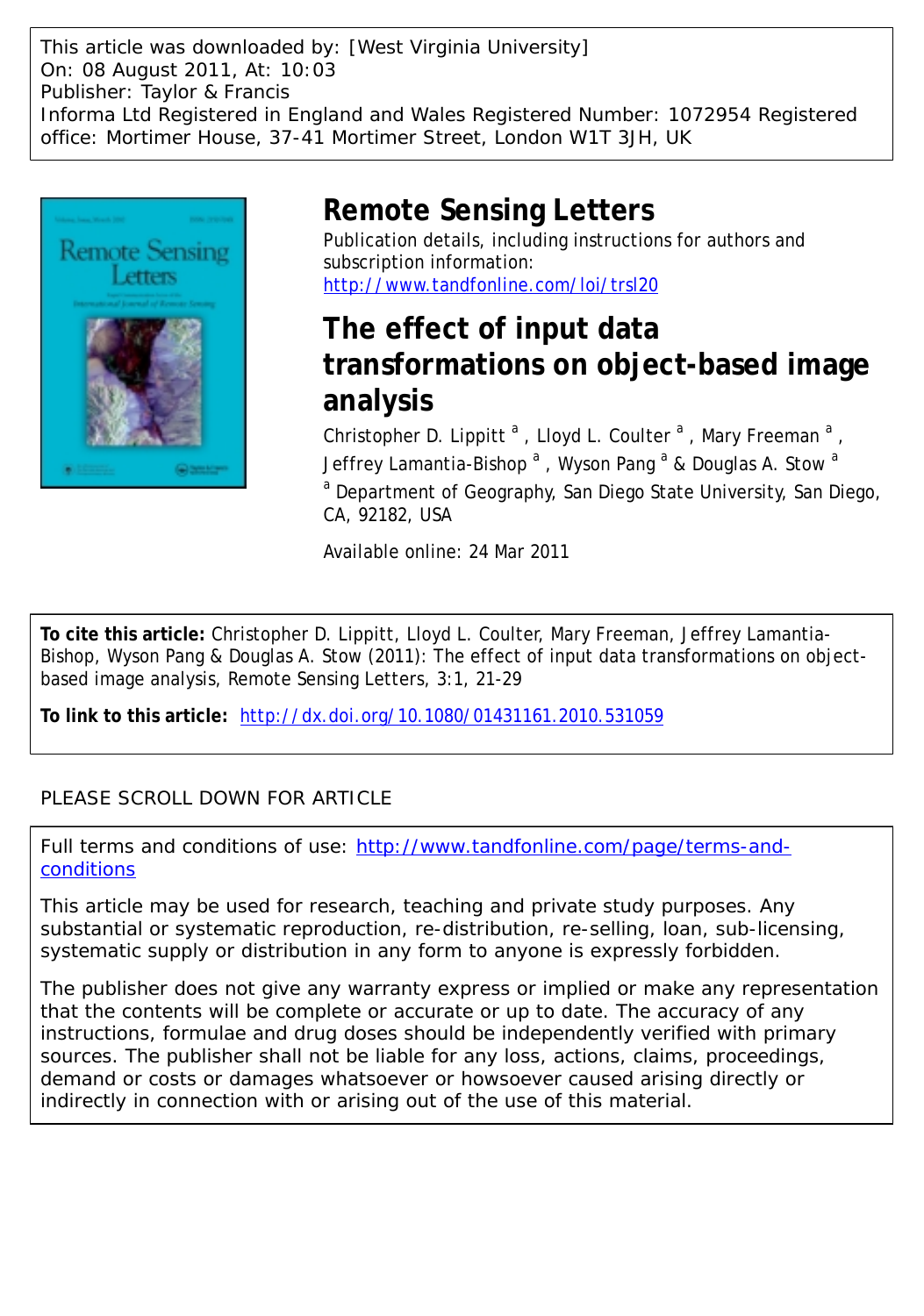## The effect of input data transformations on object-based image analysis

CHRISTOPHER D. LIPPITT\*, LLOYD L. COULTER, MARY FREEMAN, JEFFREY LAMANTIA-BISHOP, WYSON PANG and DOUGLAS A. STOW Department of Geography, San Diego State University, San Diego, CA 92182, USA

(Received 9 June 2010; in final form 4 October 2010)

The effect of using spectral transform images as input data on segmentation quality and its potential effect on products generated by object-based image analysis are explored in the context of land cover classification in Accra, Ghana. Five image data transformations are compared to untransformed spectral bands in terms of their effect on segmentation quality and final product accuracy. The relationship between segmentation quality and product accuracy is also briefly explored. Results suggest that input data transformations can aid in the delineation of landscape objects by image segmentation, but the effect is idiosyncratic to the transformation and object of interest.

### 1. Introduction

In response to the broad availability of high spatial resolution remote sensing data and the subsequent evocation of the 'H' resolution scene model (Strahler *et al.* 1986), objectbased image analysis (OBIA) is becoming more prevalent than at any other time in its greater than 30-year history (Rosenfeld and Davis 1979, Woodcock and Harward 1992, Blaschke and Strobl 2001, Benz et al. 2004, Blaschke et al. 2008). Although a variety of techniques and software have been presented as OBIA (see Blaschke et al. (2008) for review), the regionalization (i.e. segmentation) of image data is a principal step to OBIA, typically followed by classification and generalization operations (Rosenfeld and Davis 1979). Segmentation determines the spatial units, and subsequently the scale at which image analyses are conducted, and therefore has the potential to affect the accuracy of all subsequent analysis and final products (Openshaw 1984, Addink et al. 2007). Image segmentation is the foundation to most OBIA; the effect of segmentation quality on the potential OBIA product accuracy has recently been noted by several authors (e.g. Addink et al. 2007, Kim et al. 2009, Liu and Xia 2010).

This study investigates the effect of incorporating spectral transform images on the accuracy of segmentation (i.e. how well segmentation boundaries reflect the boundaries of objects of interest in the scene) and final product accuracy. We hypothesize that spectral transformations (e.g. principal components, vegetation indices, material fractions derived through spectral mixture analysis) can improve segmentation accuracy, and subsequently final product accuracy, when compared to spectral data alone. To test this hypothesis, we compare segmentations of QuickBird multispectral imagery of Accra, Ghana, in the context of mapping urban land cover objects. Several data transformations commonly used to enhance landscape object discrimination in



<sup>\*</sup>Corresponding author. Email: lippitt@rohan.sdsu.edu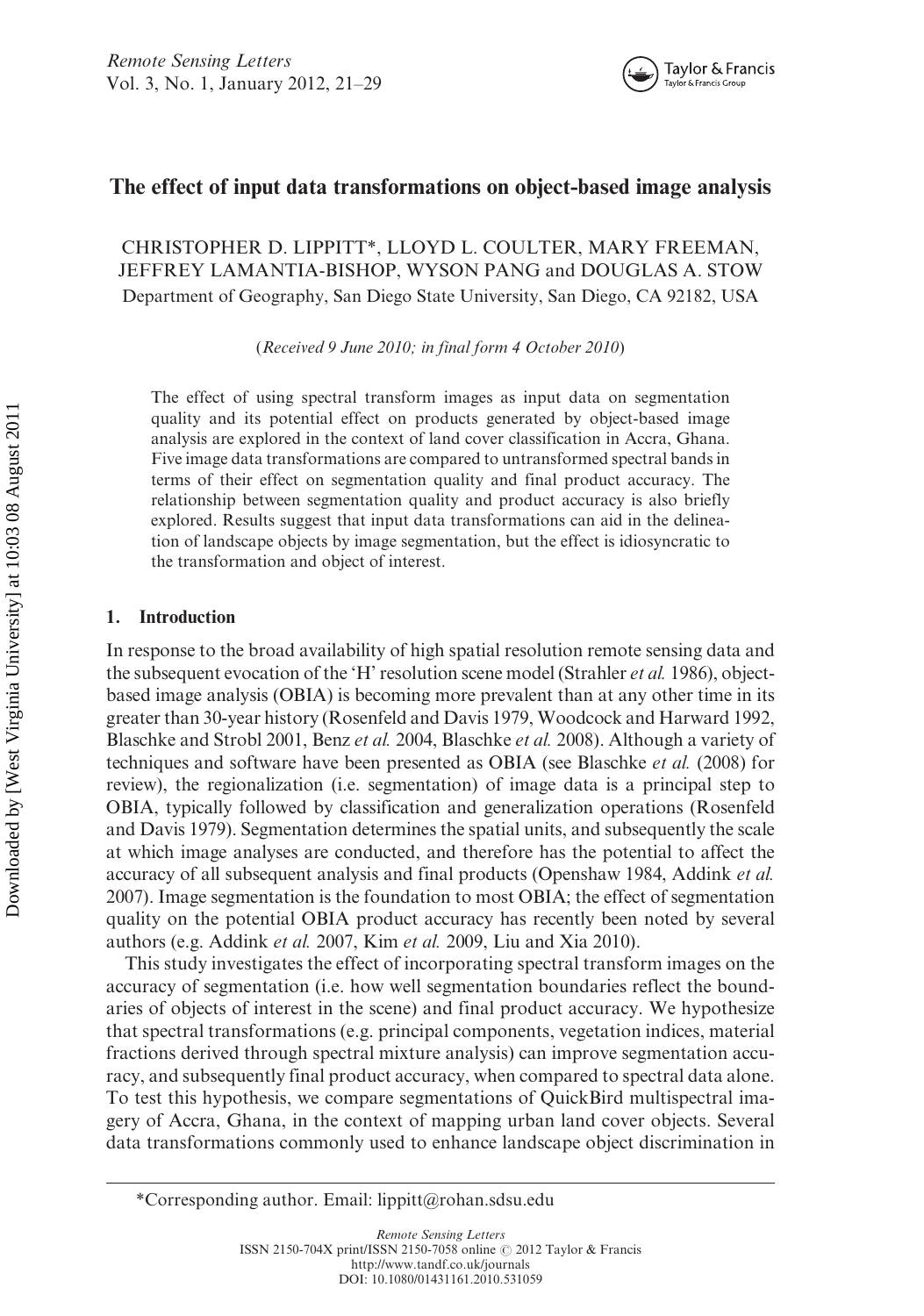remote sensing data are explored: principal component analysis (PCA), spectral mixture analysis (SMA) (Adams et al. 1986) of vegetation, impervious and soil fractions and two common vegetation indices – normalized difference vegetation index (NDVI) and visible atmospherically resistant index (VARI) (Gitelson et al. 2002). To permit quantitative comparison of segmentation results, we validate the segmentation quality using an area-based error analysis in a manner proposed by Zhan et al. (2005). The relationship between segmentation accuracy and final product accuracy is preliminarily assessed using least squares regression. Collectively, this research explores the effect of varying input data on segmentation quality and, subsequently, classification products generated using OBIA techniques.

This study was conducted within the context of a larger effort to assess the feasibility of mapping health indicators in Accra, Ghana, using remote sensing data. Specifically, the study is motivated by the need to accurately delineate the relative proportion of trees and buildings within neighbourhoods of the Accra metropolitan area for use as indicators of social phenomena relating to health outcomes (Stow *et al.* 2010).

#### 2. Background

OBIA offers profound advantages over traditional pixel-based classification methods, particularly for high spatial resolution image data. It permits the use of image information beyond 'colour', 'tone' and 'time' (e.g. shape, pattern, shadow, association/site) (Benz et al. 2004), represents an explicit implementation of the H-resolution scene model (Strahler et al. 1986) and has been shown to offer improved classification accuracies over pixel-based approaches in many applications (Neubert and Meinel 2003, Bocka et al. 2005).

Most OBIA techniques rely on image segmentation to delineate image regions, on which all subsequent analyses are performed (Abkar et al. 2000, Baatz and Schape 2000, Blaschke and Strobl 2001, Hay et al. 2003, Benz et al. 2004). The segments define the unit of analysis and therefore affect not only the accuracy of classification results (Addink et al. 2007), but according to modifiable area unit problem (MAUP), can determine the results (Openshaw 1984). There have been attempts to identify the 'intrinsic scale' of image objects (Hay et al. 2003, p. 328), but most research has relied on trial and error to set parameters that delineate regions corresponding to landscape objects of a given minimum mapping unit (Benz et al. 2004, Moller et al. 2007).

Definiens multi-resolution (Baatz and Schape 2000, Benz et al. 2004) segmentation results are affected by both user specified constraint parameters (i.e. scale factor H, shape vs. colour weighting, and compactness vs. smoothness weighting) and the data on which segmentation is based. The multi-resolution image segmentation algorithm within Definiens employs a region-based, local mutual best fitting approach (see Baatz and Schape (2000) for details). Several authors have investigated the effect of the Definiens multi-resolution user parameters on segmentation and classification accuracy (Lucieer and Stein 2002, Neubert and Meinel 2003, Moller et al. 2007), but research interrogating the utility of spectral transformations for image segmentation is rare (Trias-Sanz et al. 2008).

Segmentation is typically performed on panchromatic or multi-spectral waveband inputs (Definiens 2003, Hay et al. 2003, Benz et al. 2004), but there is evidence that spectral transform inputs may yield more reliable image segmentation results (Trias-Sanz et al. 2008). Given this, and the established ability of input transformations to improve image classification (Pereira 1999), change detection (Rogan et al.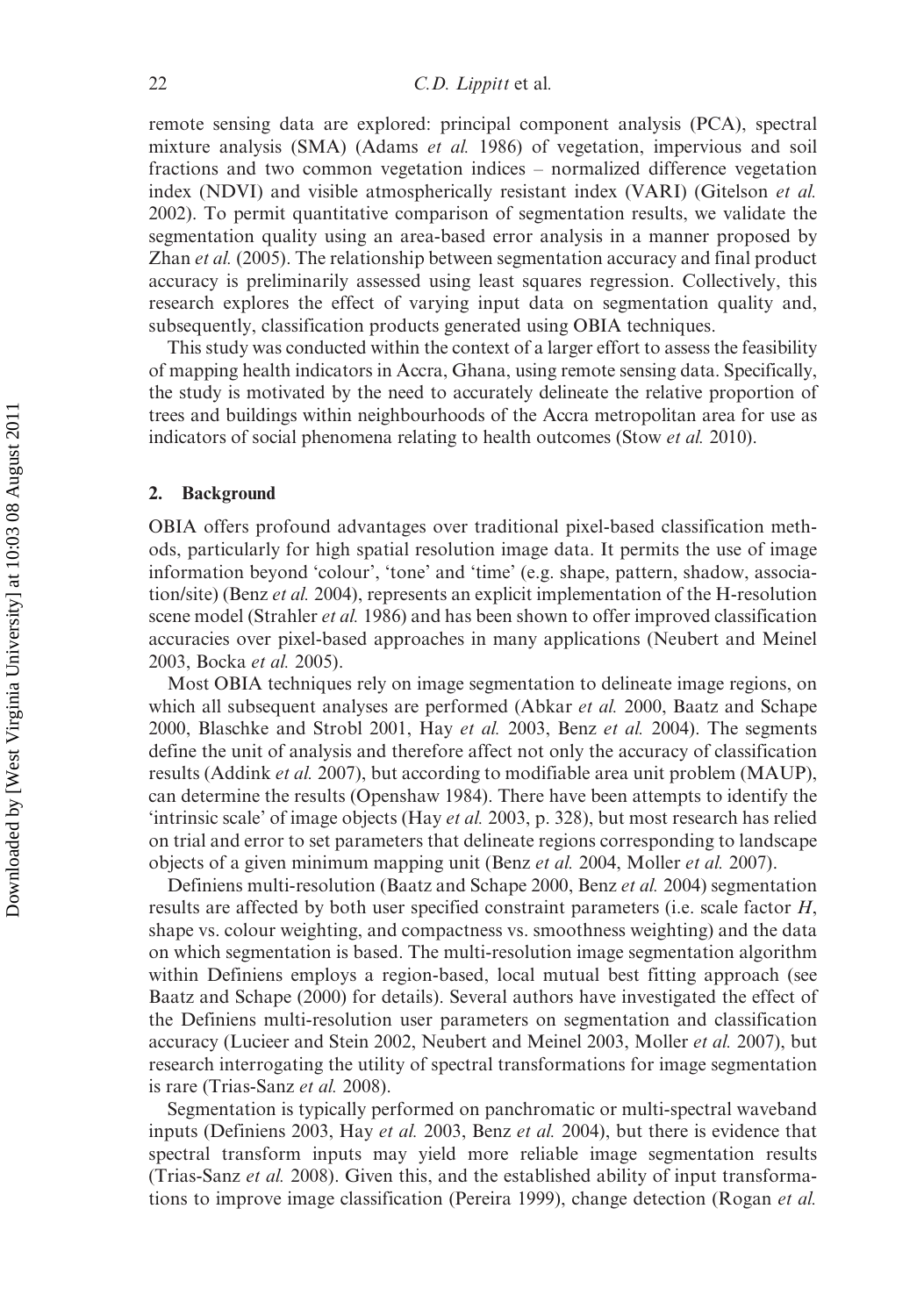|                 | Feature of interest | Input spectral wavebands | No. of output <sup>*</sup> data layers |
|-----------------|---------------------|--------------------------|----------------------------------------|
| Spectral        |                     | l – 4                    |                                        |
| <b>SMA-VIS</b>  | Tree/Building       | $1 - 4$                  |                                        |
| <b>NDVI</b>     | Tree                | 3,4                      |                                        |
| <b>VARI</b>     | Tree                | $1 - 3$                  |                                        |
| PC <sub>1</sub> | Building            | 1–4                      |                                        |
| $PC1-PC3$       |                     | $-4$                     |                                        |

Table 1. Description of input data transformations.

Notes: 'Spectral': QuickBird multispectral wavebands 1–4

'SMA-VIS': Vegetation, Dark Impervious, Light Impervious and Vegetation fractions produced by linear spectral unmixing

'NDVI': Normalized difference vegetation index

'VARI': Visible atmospherically resistant index

'PC1': First principal component

'PC1–PC3': First three principal components

2002) and image-based material measurement (Small 2001, Stow et al. 2005), we investigate the effect of several common remote sensing data transformations (i.e. SMA, PCA, NDVI and VARI) on segmentation and final OBIA product accuracy. Table 1 provides a summary of the spectral transformations tested in this study.

#### 3. Methods

QuickBird multispectral image data with 2.4 m spatial resolution were acquired on 12 April 2002 for most of Accra, Ghana (see figure 1), and used to derive transformations for all segmentation and classification analyses. Linear spectral unmixing (an approach to SMA) was conducted on a per-pixel basis using four in situ endmembers: Vegetation, Dark Impervious, Bright Impervious and Soil (Ridd 1995, Wu and Murray 2003). Vegetation indices and principal components 1–3 were derived using ERDAS Imagine 9.3 (ERDAS Inc., Norcross, GA, USA), whereas SMA was conducted in ENVI 4.5 (ITT Visual Information Solutions, Boulder, CO, USA).

Pan-sharpened ( $\sim 0.6$  m) multispectral data were used to derive reference data for the segmentation and classification processes. Ten segmentation calibration objects for each of the two dominant landscape features, trees and buildings, were generated by heads-up digitizing based on visual interpretation of pan-sharpened QuickBird false colour infrared composite images. Selection of calibration objects for segmentation was constrained to objects ranging from 40 to 80 pan-sharpened multispectral (0.6 m) pixels in size and were selected to represent the various object-background combinations represented in the scene.

Each transformed image was segmented individually. Within the Definiens professional 5.0 software (Definiens, München, Germany), multi-resolution segmentation parameters (i.e. scale, shape/colour and smoothness/compactness) were manipulated iteratively to optimize the segmentation products through visual comparison with associated calibration objects by boundary coincidence with the segment of dominant overlap. Table 2 shows the parameters used to generate the 'optimal' segmentation for each transformation input type.

Segmentation products were validated using ten randomly selected independent reference objects for each object type. Segmentation validation objects were selected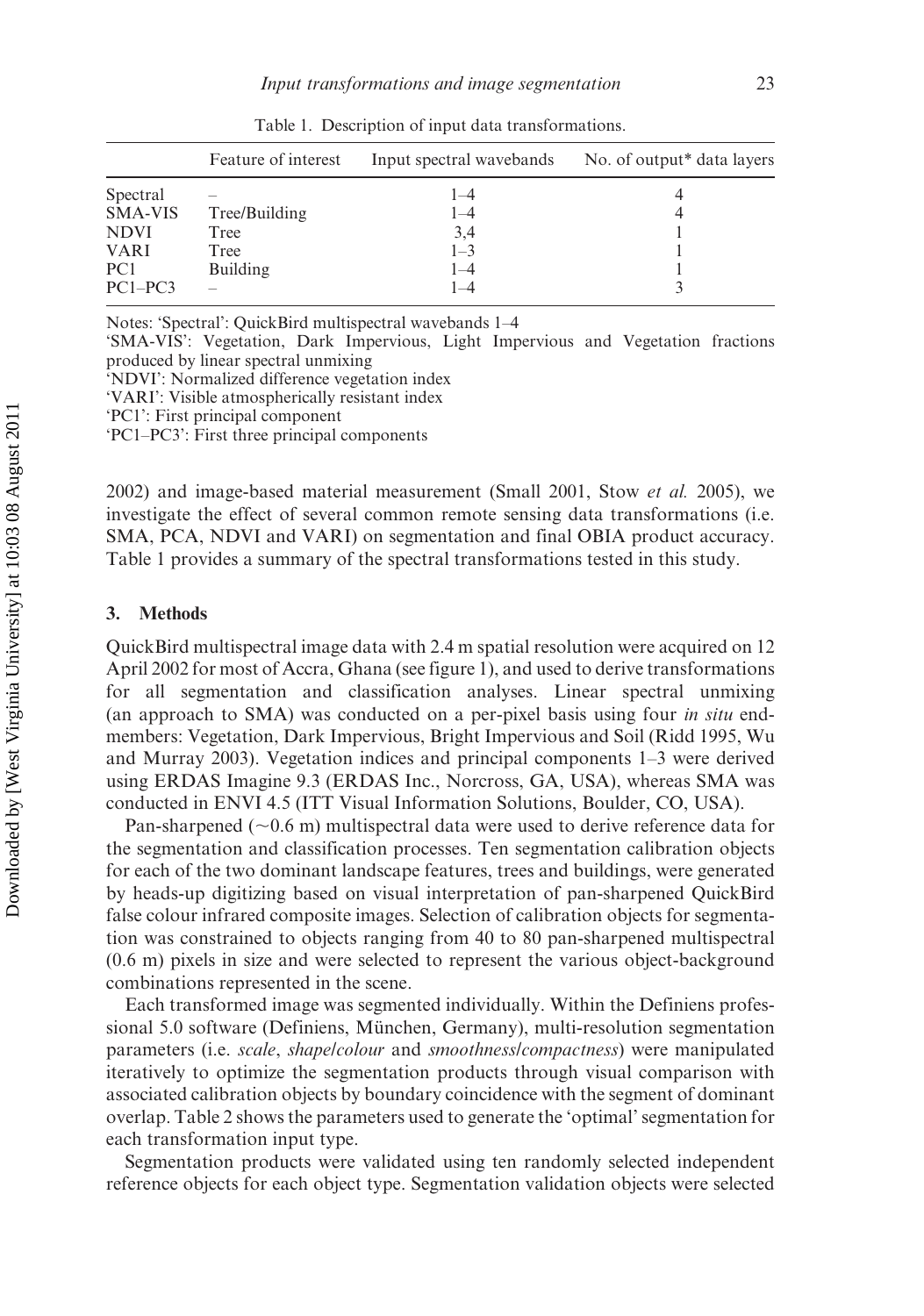

Figure 1. QuickBird panchromatic waveband of the study region of Accra, Ghana.

| transformation input type. |       |             |  |  |
|----------------------------|-------|-------------|--|--|
| Scale                      | Shape | Compactness |  |  |
| 13                         | 0.5   | 0.3         |  |  |
|                            | 0.1   | 0.2         |  |  |
| 10                         | 0.1   | 0.5         |  |  |
| 10                         | 0.1   | 0.5         |  |  |
|                            | 0.1   | 0.2         |  |  |
|                            | 0.1   | 0.2         |  |  |
|                            |       |             |  |  |

Table 2. Definiens segmentation parameters for each spectral

Note: Refer table 1 for variable definitions.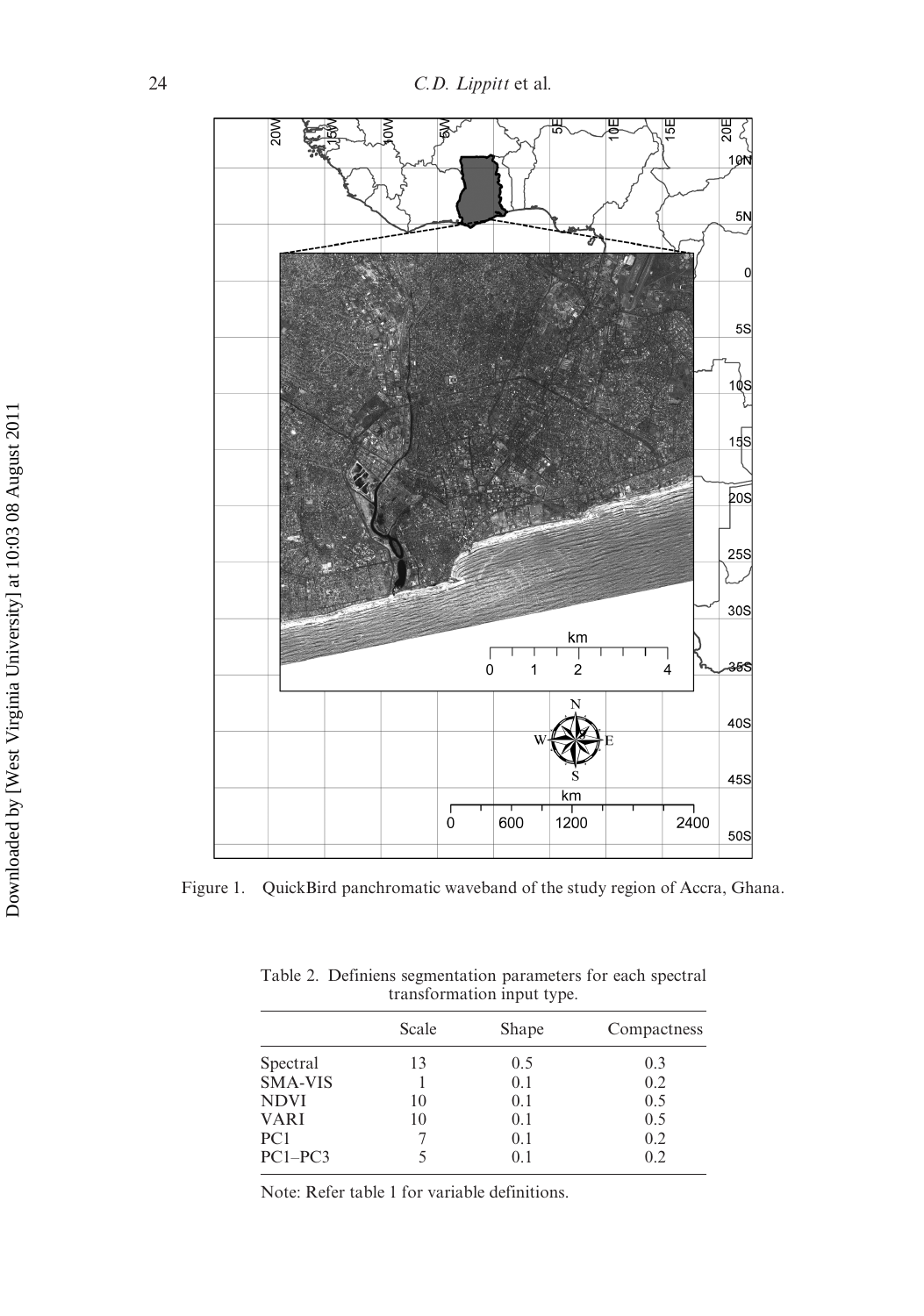under the same constraints as segmentation calibration objects. Objects of maximum overlap were compared with reference objects and area of overlap, omission error and commission error were calculated as percentages of the union of reference and segmented objects and are summarized in table 3. Figure 2 illustrates the calculation of area overlap, omission error and commission error.

Land cover classification was conducted on all segmentation results using a nearest neighbour (Euclidean distance) classifier on the four multispectral segment means, to ensure that differences in final product accuracy are attributable only to the differences in the segmentation. Ten sample objects per class were identified based on maximum overlap with reference polygons described above. The mapped classes include Trees, Grass, Water, Bare Soil, Asphalt and Building. The Building class was classified as Bright Building, Dark Building and Composite Building sub-classes, and grouped into a single Building class in the post-classification generalization phase. Although Tree and Building were the target classes, Grass, Water, Bare Soil and Asphalt were included to improve the definition of Tree and Building classes in feature space.

OBIA products were validated using ten randomly selected independent ground reference objects per class. Per-pixel error analysis (overall map accuracy and kappa

Table 3. Segmentation accuracy percentages based on correspondence with ten validation objects for each object type and spectral transformation.

|                 | <b>Buildings</b>          |                                    |                           | Trees                     |                                    |                           |
|-----------------|---------------------------|------------------------------------|---------------------------|---------------------------|------------------------------------|---------------------------|
|                 | Correct<br>$\binom{0}{0}$ | Commission<br>error $\binom{0}{0}$ | Omission<br>error $(\% )$ | Correct<br>$\binom{0}{0}$ | Commission<br>error $\binom{0}{0}$ | Omission<br>error $(\% )$ |
| Spectral        | 60                        | 20                                 | 20                        | 52                        | 36                                 | 12                        |
| <b>SMA-VIS</b>  | 62                        | 8                                  | 30                        | 65                        | 15                                 | 20                        |
| <b>NDVI</b>     | 24                        | 74                                 | 3                         | 59                        | 24                                 | 17                        |
| <b>VARI</b>     | 27                        | 70                                 | 4                         | 52                        | 13                                 | 35                        |
| PC <sub>1</sub> | 35                        | 8                                  | 57                        | 35                        | 22                                 | 43                        |
| $PC1-PC3$       | 55                        |                                    | 38                        | 47                        |                                    | 45                        |

Note: Refer table 1 for variable definitions.



Figure 2. Schematic demonstrating the estimation of segmentation product accuracy; commission  $(a)$ , omission  $(b)$  and intersection estimated by comparing percentage agreement and disagreement between segment (dark) and reference objects (white).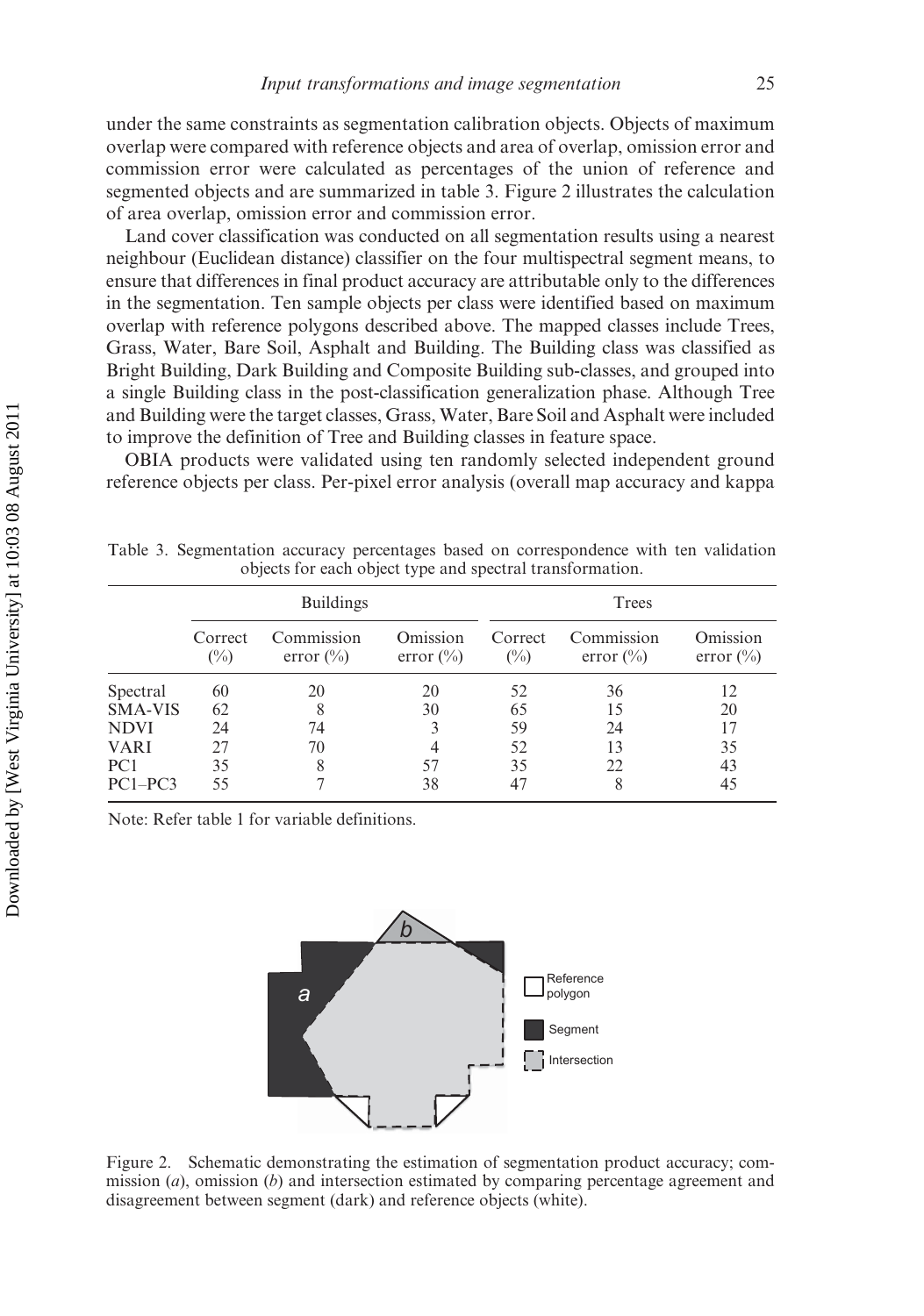index of agreement) was conducted for all classes. Given that the desired information product is the relative proportion of Trees and Buildings per neighbourhood and not an exact representation of the size or shape of these objects, pixel-based accuracy assessment is appropriate. Segmentation 'accuracy' was then related to classification accuracy and kappa index of agreement for the Tree and Building classes through least squares linear regression.

### 4. Results

Segmentation accuracy results for the Tree and Building classes are presented in table 3. Overall classification accuracy results and results for Tree and Building classes are summarized in table 4. Spectral transform images yielded higher segmentation accuracy compared with multispectral data inputs, but the effect is dependent on the object and class of interest. Most transform inputs achieved higher accuracy for either tree or building segmentation at the expense of the other.

Vegetation indices resulted in relatively high tree object segmentation accuracies (NDVI = 59%, VARI = 52%) compared with building objects (24% and 27%, respectively), whereas principal component transformations resulted in higher building object segmentation accuracies compared with trees (table 3). Relative to spectral bands, only SMA feature inputs yielded higher segmentation accuracies for buildings, whereas SMA and NDVI resulted in higher segmentation accuracies for trees. This suggests that transformations developed to enhance the discrimination of landscape features using pixel-based techniques can aid in the delineation of those features using OBIA techniques.

Objects segmented using spectral data showed the highest overall classification accuracy and kappa (table 4). VARI yielded higher tree class kappa values than spectral data (0.95 and 0.90 respectively). Products generated through segmentation of the first three principal components had a higher building class kappa value (0.94) than the other transformations (0.75–0.81).

Least squares trends between segmentation accuracy and overall kappa classifications suggest that there is a positive relationship between segmentation and classification accuracy, but more samples would be required to test the significance of that relationship. Positive trend lines for both the Tree and Building classes support the hypothesis that final product accuracies are dependent on segmentation quality, supporting the findings of other recent research (e.g. Addink *et al.* 2007, Liu and Xia 2010).

|                | 5-Class overall<br>$\binom{0}{0}$ | 5-Class kappa<br>index | Trees kappa<br>index | Buildings kappa<br>index |  |  |
|----------------|-----------------------------------|------------------------|----------------------|--------------------------|--|--|
| Spectral       | 94                                | 0.92                   | 0.90                 | 1.00                     |  |  |
| <b>SMA-VIS</b> | 85                                | 0.81                   | 0.86                 | 0.81                     |  |  |
| <b>NDVI</b>    | 85                                | 0.80                   | 0.90                 | 0.75                     |  |  |
| <b>VARI</b>    | 86                                | 0.82                   | 0.95                 | 0.77                     |  |  |
| PC1            | 81                                | 0.76                   | 0.87                 | 0.81                     |  |  |
| $PC1-PC3$      | 87                                | 0.83                   | 0.75                 | 0.94                     |  |  |

Table 4. Classification accuracy statistics.

Note: Refer Table 1 for variable definitions.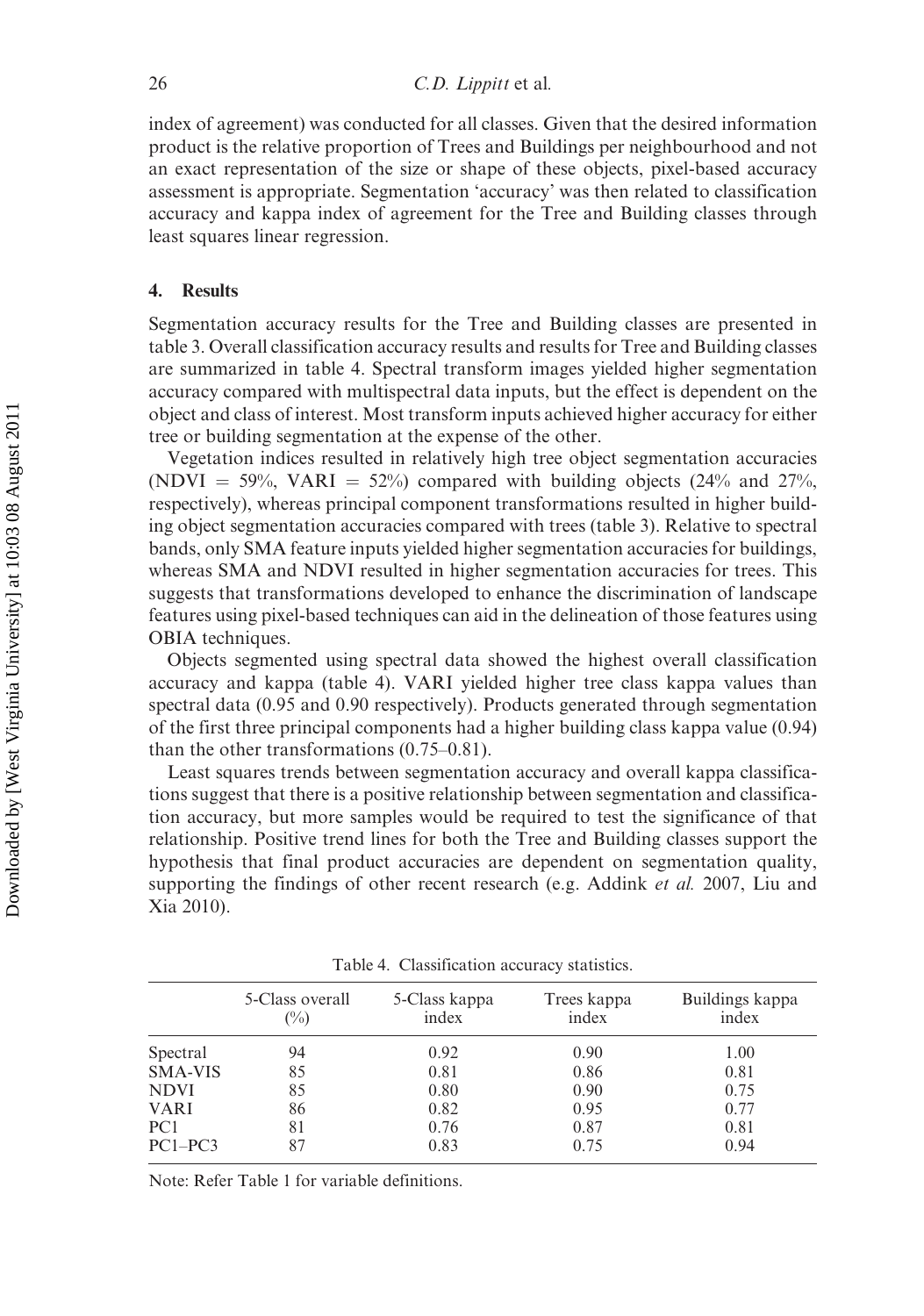#### 5. Discussion and Conclusions

In summary, spectral transformations can improve segmentation accuracy but the improvement seems to be idiosyncratic to the object of interest and the type of transformation. The identification of image transformations appropriate for the delineation of specific landscape objects seems particularly promising; further investigation into the use of image transformations to improve segmentation quality is warranted. Segmentation accuracy can have an effect on classification accuracy, highlighting the need to explore the quantification of segmentation quality and to define rigorous procedures for optimizing image segmentation based on the objects and scale of interest.

The correlation between segmentation accuracy and kappa for the final OBIA product is weaker than one would reasonably expect (Addink et al. 2007), particularly for the tree class; in one case (i.e. PC1, trees) a segmentation accuracy of 34% produced a kappa of 0.87. At first glance this would seem to refute the logical conclusion that product accuracy is dependent on segmentation quality (Addink et al. 2007). Note, however, that segments may have been, and in many cases were, smaller than the reference object they were compared with, resulting in high omission error (e.g. PC1 and PC1-3). For segmentations that are finer scale than the objects of interest, however, there is not necessarily a loss in classification accuracy (Liu and Xia 2010), suggesting that a commission error-only accuracy metric may be more appropriate for assessing the relationship between segmentation quality and final product accuracy.

#### Acknowledgement

This research was funded partially by grant number R21 HD046612-01 from the National Institute of Child Health and Human Development.

#### References

- ABKAR, A.-A., SHARIFI, M.A. and MULDER, N.J., 2000, Likelihood-based image segmentation and classification: a framework for the integration of expert knowledge in image classification procedures. International Journal of Applied Earth Observation and Geoinformation, 2, pp. 104–119.
- ADAMS, J.B., SMITH, M.O. and JOHNSTON, P.E., 1986, Spectral mixture modeling: a new analysis of rock and soil types at the viking lander site. Journal of Geophysical Research, 91, p. 14.
- ADDINK, E.A., DE JONG, S.M. and PEBESMA, E.J., 2007, The importance of scale in object-based mapping of vegetation parameters with hyperspectral imagery. Photogrammetric Engineering & Remote Sensing, 73, pp. 905–912.
- BAATZ, M. and SCHAPE, A., 2000, Multiresolution segmentation an optimization approach for high quality multi-scale image segmentation. In Angewandte Geographische Informationsverarbeitung, XII, pp. 12-23.
- BENZ, U.C., HOFFMAN, P., WILLHAUCK, G., LINGENFELDER, I. and HEYNEN, M., 2004, Multiresolution, object-oriented fuzzy analysis of remote sensing data for GIS-ready information. ISPRS Journal of Photogrammetry & Remote Sensing, 58, p. 19.
- BLASCHKE, T., LANG, S. and HAY, G.J., 2008, Object-based image analysis: spatial concepts for knowledge-driven remote sensing applications. In Lecture Notes in Geoinformation and Cartography, p. 818, (London: Springer).
- BLASCHKE, T. and STROBL, J., 2001, What's wrong with pixels? Some recent developments interfacing remote sensing and GIS.  $GIS - Zeitschrift$  für Geoinformationssysteme, 14, pp. 12–17.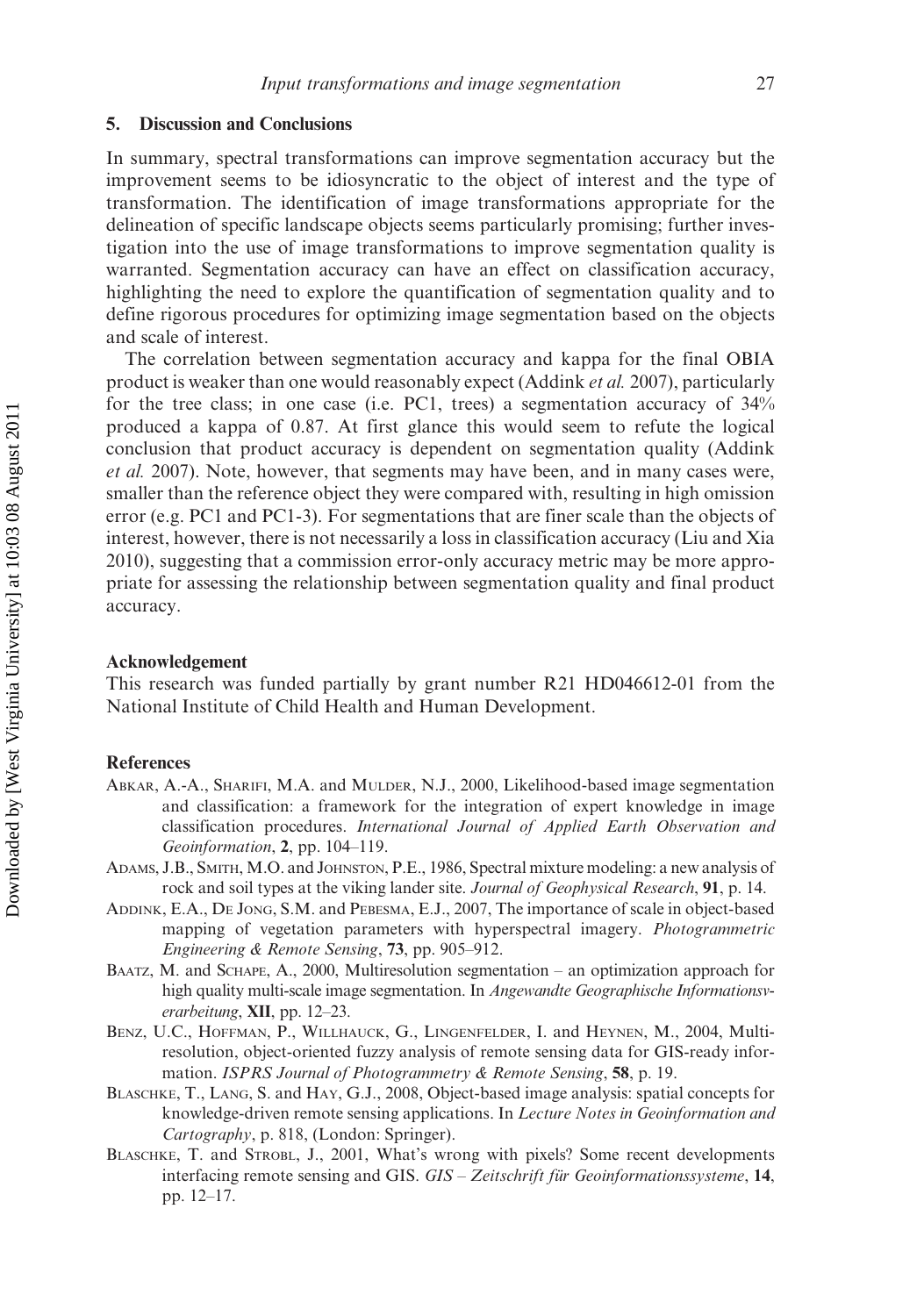- BOCKA, M., XOFISB, P., MITCHLEYB, J., ROSSNERC, G. and WISSENC, M., 2005, Object-oriented methods for habitat mapping at multiple scales – case studies from Northern Germany and Wye Downs, UK. Journal for Nature Conservation, 13, p. 14.
- DEFINIENS, 2003, Definiens User Guide 4.0 (Munich, Germany: Definiens).
- GITELSON, A.A., STARK, R., GRITS, U., RUNDQUIST, D., KAUFMAN, Y. and DERRY, D., 2002, Vegetation and soil lines in visible spectral space: a concept and technique for remote estimation of vegetation fraction. *International Journal of Remote Sensing*, 23, pp. 2537–2562.
- HAY, G.J., BLASCHKE, T., MARCEAU, D.J. and BOUCHARD, A., 2003, A comparison of three image-object methods for the multiscale analysis of landscape structure. ISPRS Journal of Photogrammetry and Remote Sensing, 57, pp. 327–345.
- KIM, M., MADDEN, M. and WARNER, T.A., 2009, Forest type mapping using object-specific texture measures from multispectral Ikonos imagery: segmentation quality and image classification issues. Photogrammetric Engineering & Remote Sensing, 75, pp. 819–829.
- LIU, D. and XIA, F., 2010, Assessing object-based classification: advantages and limitations. Remote Sensing Letters, 1, pp. 187–194.
- LUCIEER, A. and STEIN, A., 2002, Existential uncertainty of spatial objects segmented from satellite sensor imagery. IEEE Transactions on Geoscience and Remote Sensing, 40, pp. 2518–2521.
- MOLLER, M., LYMBURNER, L. and VOLK, M., 2007, The comparison index: a tool for assessing the accuracy of image segmentation. International Journal of Applied Earth Observation and Geoinformation, 9, pp. 311–321.
- NEUBERT, M. and MEINEL, G., 2003, Evaluation of segmentation programs for high resolution remote sensing applications. In Proceedings of the Joint ISPRS/EARSeL Workshop 'High Resolution Mapping from Space 2003', 6–8 October 2003, Hannover, Germany, p. 8.
- OPENSHAW, S., 1984, Ecological fallacies and the analysis of areal census-data. Environment and Planning A, 16, pp. 17–31.
- PEREIRA, J.M.C., 1999, A comparative evaluation of NOAA/AVHRR vegetation indexes for burned surface detection and mapping. IEEE Transactions on Geoscience and Remote Sensing, 37, pp. 217–226.
- RIDD, M.K., 1995, Exploring a V–I–S (vegetation–impervious–surface-soil) model for urban ecosystem analysis through remote sensing: comparative anatomy for cities. International Journal of Remote Sensing, 16, pp. 2165–2185.
- ROGAN, J., FRANKLIN, J. and ROBERTS, D.A., 2002, A comparison of methods for monitoring multitemporal vegetation change using Thematic Mapper imagery. Remote Sensing of Environment, 80, pp. 143–156.
- ROSENFELD, A. and DAVIS, L.A., 1979, Image segmentation and image models. Proceedings of the IEEE, 67, p. 8.
- SMALL, C., 2001, Estimation of urban vegetation abundance by spectral mixture analysis. International Journal of Remote Sensing, 22, p. 29.
- STOW, D., LIPPITT, C.D. and WEEKS, J., 2010, Delineation of neighborhoods of Accra, Ghana based on Quickbird satellite data. Photogrammetric Engineering & Remote Sensing, 76, pp. 907–914.
- STOW, D., NIPHADKAR, M. and KAISER, J., 2005, MODIS-derived visible atmospherically resistant index for monitoring chaparral moisture content. International Journal of Remote Sensing, 26, pp. 3867–3873.
- STRAHLER, A.H., WOODCOCK, C.E. and SMITH, J.A., 1986, On the nature of models in remotesensing. Remote Sensing of Environment, 20, pp. 121–139.
- TRIAS-SANZ, R., STAMON, G. and LOUCHET, J., 2008, Using colour, texture, and hierarchial segmentation for high-resolution remote sensing. ISPRS Journal of Photogrammetry and Remote Sensing, 63, pp. 156–168.